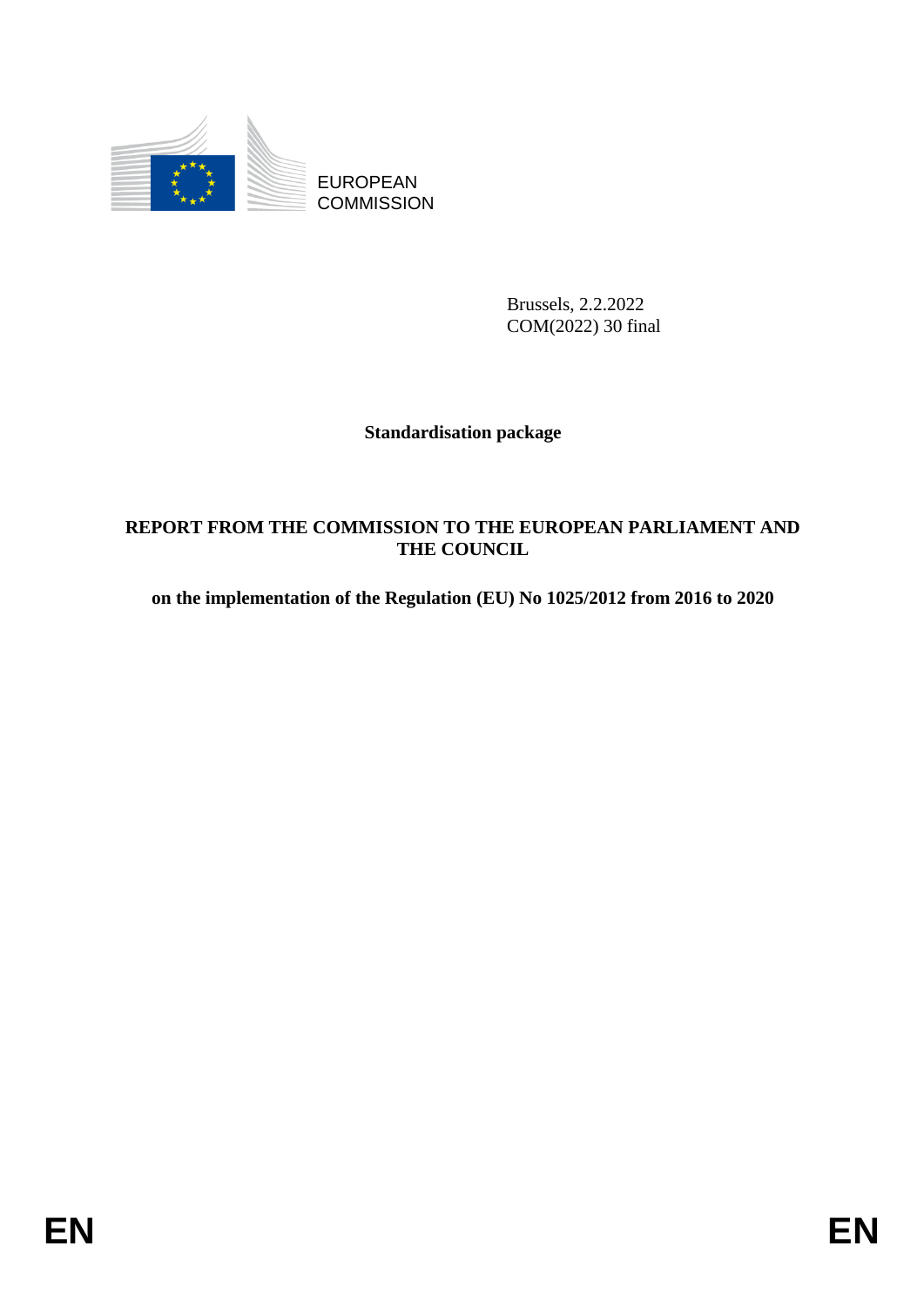#### **1 Introduction**

Regulation (EU) No  $1025/2012<sup>1</sup>$  (hereinafter 'the Regulation') provides the legal framework for allowing the Commission to request European Standardisation Organisations  $(ESOs)^2$  to draft standards and standardisation deliverables for goods and services in support of EU policies and EU law, for EU support to the functioning of the European standardisation system (ESS) and sets out key criteria for the functioning of the ESS.

Under Article 24(3) of the Regulation, the Commission shall report on its implementation every five years. A first report was published in 2016, covering the period  $2013 - 2015^3$ . This report mainly covers the period 2016-2020, with limitations that some data were only available until 2019, but, where possible, includes also updated facts and figures until 2021. Articles 24(1) and (2) of the Regulation require the ESOs and other organisations that receive EU financing to submit annual reports on their activities. These reports have been taken into account in preparing this report. In support of data collection, an independent study<sup>4</sup> was commissioned.

### **2 Implementation of the Regulation**

The Commission launched a number of initiatives and measures to support the implementation of the Regulation. In support of the 2015 Single Market Strategy<sup>5</sup> and as part of the 2016 Standardisation Package<sup>6</sup>, the Commission launched a Joint Initiative on Standardisation (JIS). In a multi-stakeholder and partnership approach, this initiative aimed to modernise the ESS, to maintain its attractiveness, effectiveness and efficiency. The initiative was broken down into 15 different sub-measures, and documents are publicly available<sup>7</sup>. A state-of-play was provided in January 2018<sup>8</sup>. Taking into account also these initiatives and actions, the current implementation of the Regulation can be summarised as follows.

#### **2.1 Transparency between standardisation bodies (Article 4)**

Article 4 of the Regulation sets out requirements regarding the transparency of standards between the ESOs and the national standardisation bodies (NSBs), and between these entities and the Commission.

**.** 

<sup>1</sup> Regulation (EU) No 1025/2012 of the European Parliament and of the Council of 25 October 2012 on European standardisation, amending Council Directives 89/686/EEC and 93/15/EEC and Directives 94/9/EC, 94/25/EC, 95/16/EC, 97/23/EC, 98/34/EC, 2004/22/EC, 2007/23/EC, 2009/23/EC and 2009/105/EC of the European Parliament and of the Council and repealing Council Decision 87/95/EEC and Decision No 1673/2006/EC of the European Parliament and of the Council, OJ L 316, 14.11.2012, p. 12.

<sup>&</sup>lt;sup>2</sup> The three European standardisation organisations within the meaning of the Regulation are the European Committee for Standardisation (CEN), the European Committee for Electrotechnical Standardisation (CENELEC), and the European Telecommunications Standards Institute (ETSI).

 $\frac{3}{4}$  COM(2016) 212 final. <sup>4</sup> Study on the implementation of the Regulation (EU) No. 1025/2012 (Article 24) <https://doi.org/10.2873/504681> an[d https://doi.org/10.2873/593923](https://doi.org/10.2873/593923)

<sup>5</sup> COM(2015) 550 final

<sup>6</sup> COM(2016) 358 final

<sup>7</sup> [https://ec.europa.eu/growth/single-market/european-standards/notification-system\\_en#jis](https://ec.europa.eu/growth/single-market/european-standards/notification-system_en#jis)

<sup>8</sup> <https://eur-lex.europa.eu/legal-content/EN/TXT/?uri=CELEX%3A52018SC0015>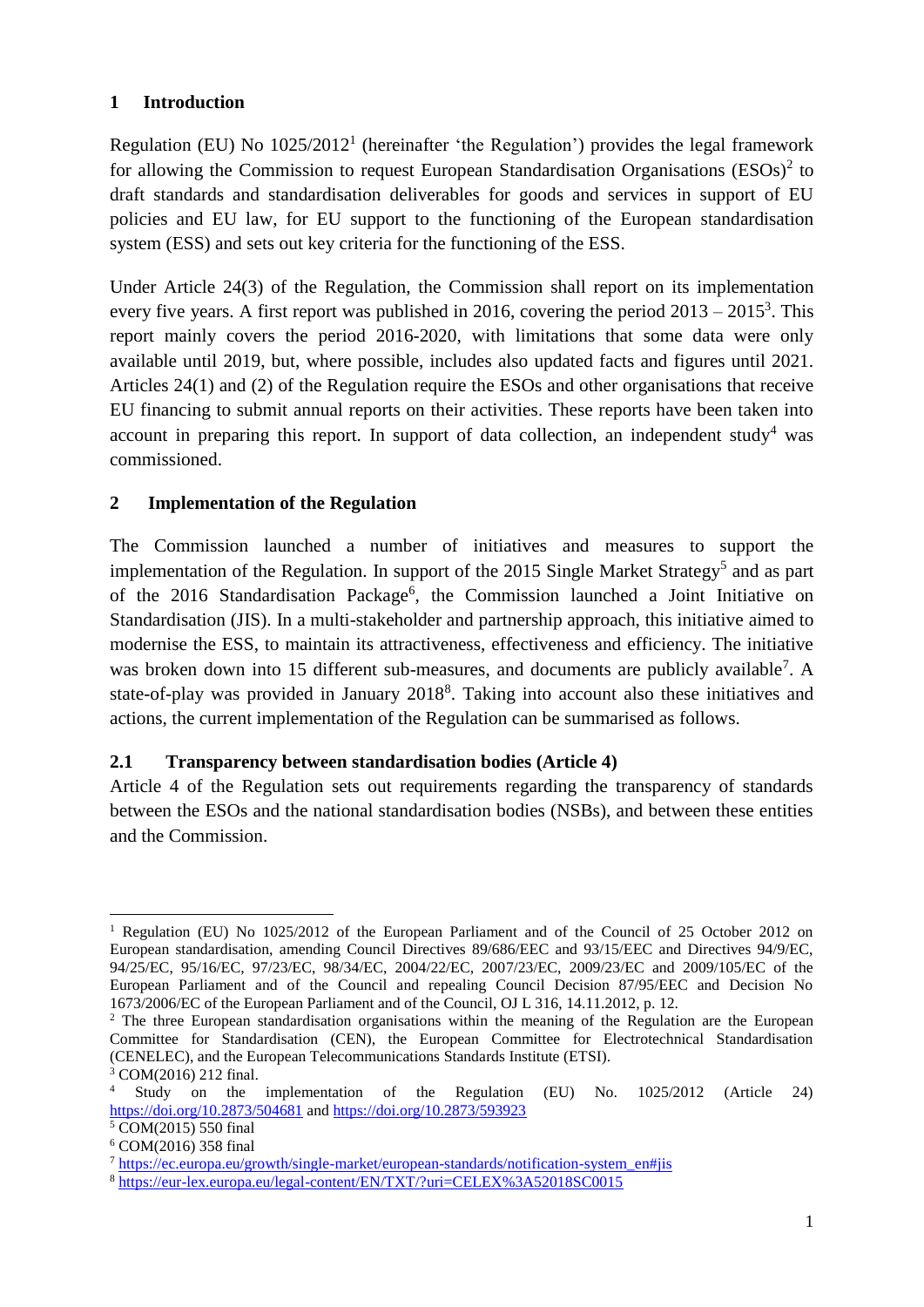Online tools have facilitated access to draft standards and transparency of standards to the other ESOs, NSBs and the Commission, as required by Article 4. The access to draft standards and transparency of standards, under Article 4 of the Regulation at European level, has been facilitated by the online tools implemented by the ESOs in 2015, as they introduced a mechanism that gives ESO members/participating stakeholders, the Commission and the European Free Trade Association (EFTA) direct online access to the draft European standards and standardisation deliverables. As regards NSBs, in 2019, approximately 70% had online tools facilitating access to draft national standards to relevant stakeholders. Nevertheless, based on the reporting from civil society organisations and small and medium enterprises (SMEs), access to NSB activities remains a challenge.

### **2.1.1 Guidance**

As an additional task to promote transparency, in 2015, the Commission, in cooperation with the ESOs, prepared a **Vademecum**<sup>9</sup> providing guidance to ESOs' representatives, Commission officials, EU Member States and stakeholders on the role of standardisation requests from the Commission<sup>10</sup>, how to prepare and adopt standardisation requests<sup>11</sup> and how to execute them<sup>12</sup>. In 2016<sup>13</sup>, the Commission also issued a general **checklist** for the **ESOs' to carry out a self-assessment** when preparing and delivering HENs in support of EU law, so to promote the quality of standards and deliverables and successful citation in the OJEU. In some cases<sup>14</sup>, for certain policy fields, the checklist was adapted to the specificities of the pieces of legislation and other sectoral requirements.

As part of the Commission's comprehensive guidance on the implementation of EU product rules, the **"Blue Guide"**<sup>15</sup> includes a specific section on standards (Section 4.1.2 and Annex VI)**.**

## **2.2 Inclusiveness and stakeholders' participation, including research bodies (Articles 5 and 9)**

Article 5 of the Regulation requires the ESOs to encourage and facilitate an appropriate representation and effective participation of all relevant stakeholders, including SMEs, consumer organisations, and environmental and societal stakeholders in their standardisation activities. The identified stakeholder organisations currently receiving EU financing (also known as the 'Annex III organisations') are Small Business Standards (SBS), the European consumer voice in standardisation (ANEC), the Environmental Coalition on Standards European Environmental Citizens Organisation for Standardisation (ECOS) and the European Trade Union Confederation (ETUC), respectively representing SMEs, consumers, environmental and workers' interests.

**<sup>.</sup>** <sup>9</sup> SWD(2015) 205 final of 27/10/2015

<sup>10</sup> <https://ec.europa.eu/docsroom/documents/13507/attachments/1/translations>

<sup>11</sup> <https://ec.europa.eu/docsroom/documents/13508/attachments/1/translations>

<sup>12</sup> <https://ec.europa.eu/docsroom/documents/13509/attachments/1/translations>

<sup>13</sup> Ares(2016)6548298 of 22/11/2016

<sup>14</sup> e.g. Directives 2014/30/EU and 2014/53/EU

<sup>15</sup> [https://ec.europa.eu/growth/single-market/goods/building-blocks\\_en#blue-guide](https://ec.europa.eu/growth/single-market/goods/building-blocks_en#blue-guide)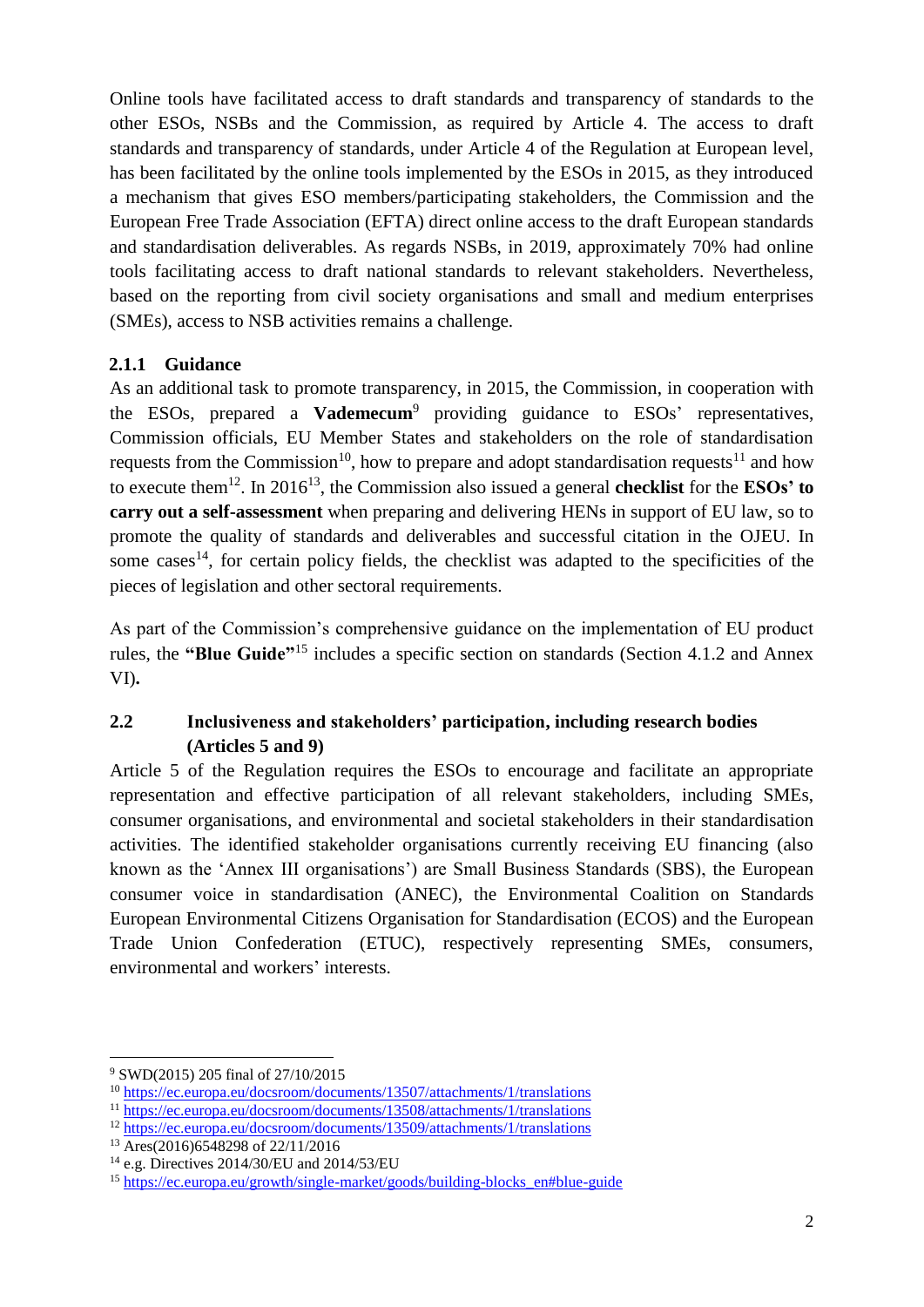At **European level** (Article 5(1) of the Regulation), Annex III organisations are eligible to participate at policy level in the governance bodies of all ESOs and at the technical level in the technical bodies of CEN-CENELEC and the technical committees of ETSI. Since the last report, new initiatives have been taken to further improve their inclusion and effective participation.

In 2017, CEN and CENELEC implemented a change through which non-industrial Annex III organisations (ANEC, ETUC and ECOS) can submit formal opinions on draft standards (the so-called "right of opinion"). If there is a non-favourable opinion, the technical committee responsible for drafting the standard in question shall consider the justification provided for the opinion and provide feedback. It may also lead to revisions of the draft standard. Overall, 76% of all the formal opinions provided by the societal stakeholders were favourable.

In 2017, ETSI launched a '3SI programme' to engage with Annex III organisations. This programme includes roundtables with ETSI officials and a representative of the stakeholders within ETSI (the '3SI Advocate') to discuss inclusiveness issues. ETSI has not introduced any mechanisms similar to those of CEN and CENELEC for giving non-industrial Annex III organisations a more structural role in the standards development process, such as a formal right of opinion. SBS dissatisfaction with ETSI's inclusiveness was expressed in summer  $2021$  in the public consultation on the roadmap<sup>16</sup> for a future Commission standardisation strategy, commenting that "*ETSI has so far not dedicated sufficient resources and budgets to increase its inclusiveness*"<sup>17</sup>, as echoed by another SME association<sup>18</sup>. Similar opinions have been transmitted in the relevant Article 24 reporting by other organisations financed under the Regulation. For instance, ANEC's report for 2019<sup>19</sup> quotes: "*ETSI is reluctant to deepen its provisions on inclusiveness, believing itself to be in conformity to the Regulation. However, Annex III organisations believe ETSI not to be in conformity*". Similarly, ECOS states<sup>20</sup>: "*Annex III participation in ETSI remains more complex compared to the other two ESOs".*  One of their points is that the inclusiveness of the process cannot be separated from voting rights, because in ETSI, the voting rights of industrial stakeholders are higher than the combined voting rights of any other category of stakeholders or Authority. The share of ETSI voting rights from NSBs coming from EU Member States is at circa 2%. The voting rights from other non-industrial stakeholders (civil society, academia, research), this is barely countable in case of a vote.

These concerns have been echoed by certain categories of stakeholders, particularly in the case of accessibility, where some representatives of people with disabilities struggled to perceive the process as inclusive and had to rely on liaisons with consumers' associations. While, strictly speaking, such liaison through consumers' associations is not against the

1

<sup>&</sup>lt;sup>16</sup> [https://ec.europa.eu/info/law/better-regulation/have-your-say/initiatives/13099-Standardisation-strategy\\_en.](https://ec.europa.eu/info/law/better-regulation/have-your-say/initiatives/13099-Standardisation-strategy_en) <sup>17</sup> [https://ec.europa.eu/info/law/better-regulation/have-your-say/initiatives/13099-Standardisation-](https://ec.europa.eu/info/law/better-regulation/have-your-say/initiatives/13099-Standardisation-strategy/F2665680_en)

[strategy/F2665680\\_en](https://ec.europa.eu/info/law/better-regulation/have-your-say/initiatives/13099-Standardisation-strategy/F2665680_en)

<sup>18</sup> https://ec.europa.eu/info/law/better-regulation/have-your-say/initiatives/13099-Standardisation-Strategy/F2665677\_en

<sup>19</sup> <https://ec.europa.eu/docsroom/documents/44748>

<sup>20</sup> <https://ec.europa.eu/docsroom/documents/44749>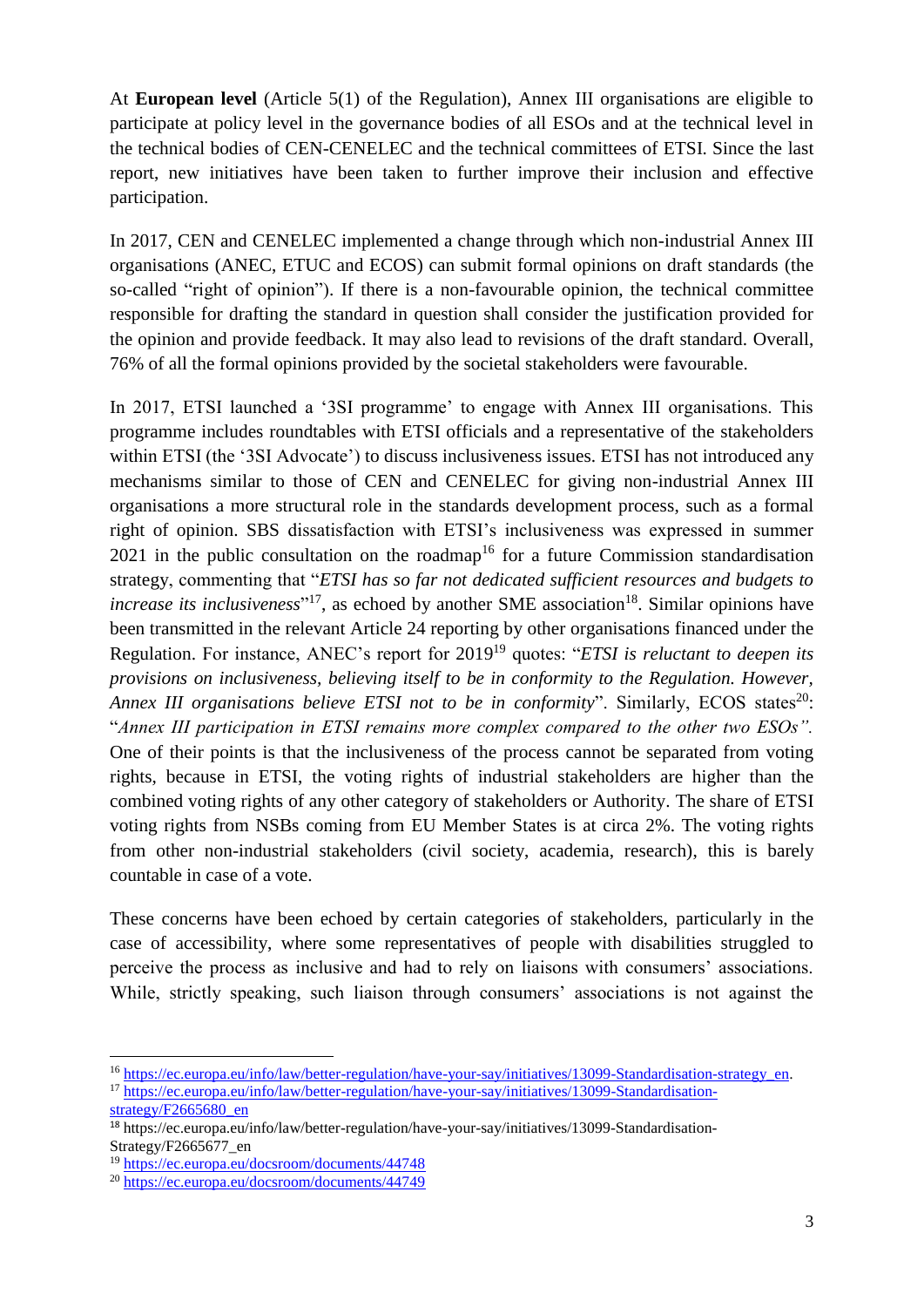Regulation, the concerns of different categories of stakeholders question whether sufficient attention is being reserved to inclusiveness..

# **2.2.1 Research bodies**

With respect to the implementation of Articles 5(2) and 9 of the Regulation, the reports of the  $ESOs<sup>21</sup>$  highlight that there were different activities involving research organisations. However, the reports are not fully clear on the effectiveness of the activities, e.g. on its effects on the adoption of specific standards or increased participation.

In a related development, in October 2016, and as renewed in October  $2021^{22}$ , CEN, CENELEC and the Joint Research Centre of the European Commission (JRC) signed a cooperation agreement to bridge research and innovation with standardisation, to help to anticipate standardisation needs and to align on strategic priorities.

The JRC also engaged with the COST Association through the JIS in informing and training on the benefits of standardisation to the research and innovation carried out in COST Projects. Through this link CEN-CENELEC provided several training modules since 2019.

# **2.2.2 ICT tools**

The ESOs reported on investment and the use of ICT tools to enhance the efficiency of the ESS and facilitate standardisation activities (such as cooperation between members, meetings, drafting work, accessing working documents and standardisation deliverables, and remote communication and approvals).

# **2.3 Cooperation between NSBs and ESOs**

The NSBs and the ESOs have put mechanisms in place to facilitate exchanges of best practices, such as advisory groups, monitoring committees, meetings and guidelines. The three ESOs use a number of tools to facilitate and improve the exchange of best practices among each other and between national delegations (such as through the heads of national delegations meetings held by ETSI). The ESOs also cooperate on activities including education, training, and research and development in different standardisation related areas, such as joint training activities on standardisation carried out by CEN-CENELEC.

In late 2021, some NSBs voiced concerns about their role within ETSI. There are ongoing discussions between ETSI and some European NSBs about their recognition as strategic partners to standardisation.

# **2.4 Access of SMEs to standards (Article 6)**

Under Article 6(3) of the Regulation, NSBs shall prepare an annual report on their activities to encourage and facilitate the access of SMEs to standards and the standard development procedures. This also includes reporting on the exchange of best practices aimed to enhance

**<sup>.</sup>**  $^{21}$  [https://ec.europa.eu/growth/single-market/european-standards/notification-system\\_en#article24](https://ec.europa.eu/growth/single-market/european-standards/notification-system_en#article24)

<sup>22</sup> [https://www.cencenelec.eu/news-and-events/news/2021/pressrelease/2021-10-21-jrc-cen-cenelec-renewed](https://www.cencenelec.eu/news-and-events/news/2021/pressrelease/2021-10-21-jrc-cen-cenelec-renewed-cooperation/)[cooperation/](https://www.cencenelec.eu/news-and-events/news/2021/pressrelease/2021-10-21-jrc-cen-cenelec-renewed-cooperation/)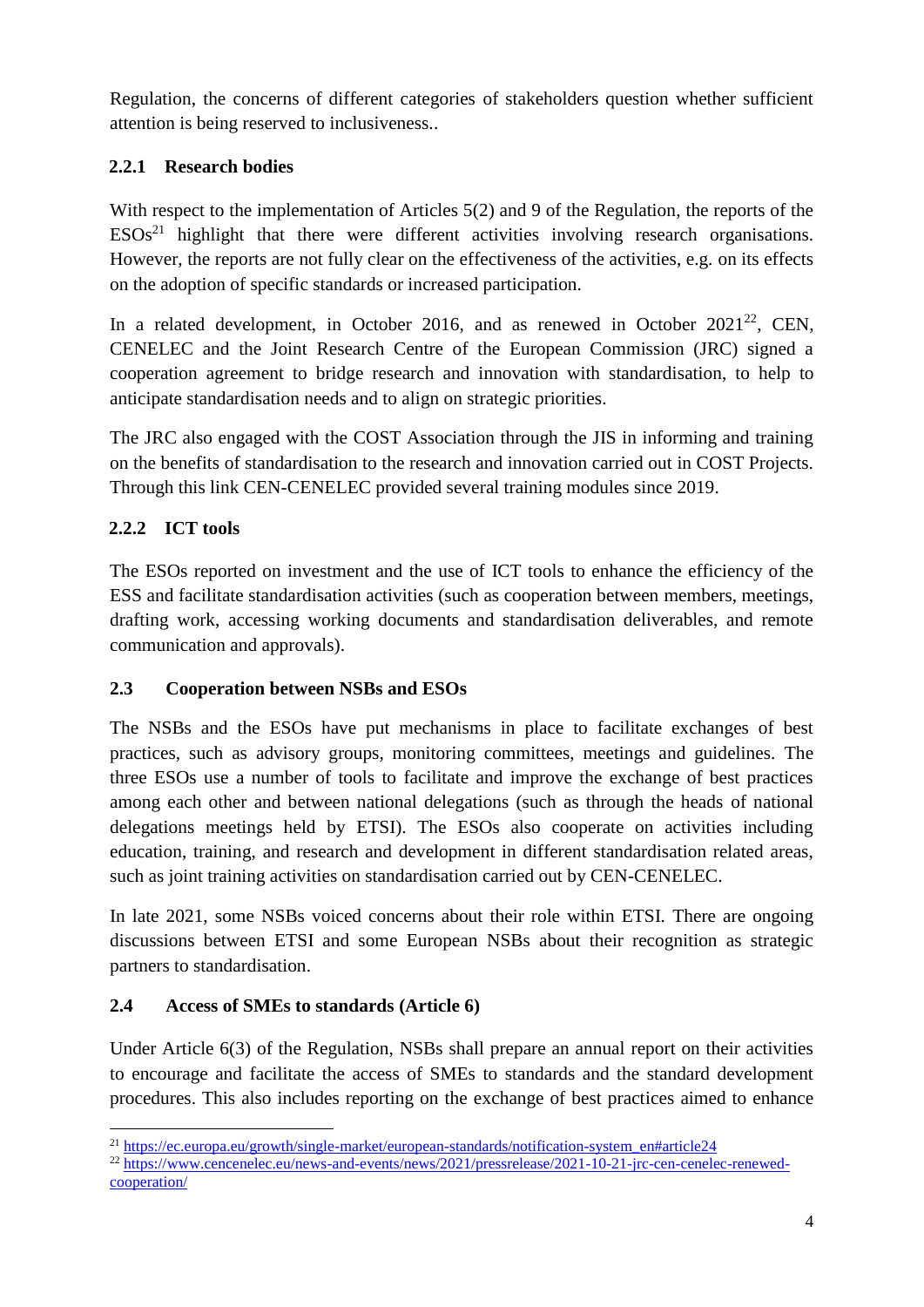SME participation (i.e. Article 6(2) of the Regulation). The study supporting this report has precise statistics on this subject<sup>23</sup>, and shows the number of NSBs that allow the related category of stakeholders to be represented , as per the table below. For instance, the first value of the table (29/33) indicates that 29 NSBs allowed SMEs to be represented in CEN, out of the 33 that were associated to that ESO.

| <b>Stakeho</b><br>lders/<br>ESO/<br>year            | <b>CEN</b> |       |       |       | <b>CENELEC</b> |       |       |       | <b>ETSI</b> |       |       |       |
|-----------------------------------------------------|------------|-------|-------|-------|----------------|-------|-------|-------|-------------|-------|-------|-------|
|                                                     | 2016       | 2017  | 2018  | 2019  | 2016           | 2017  | 2018  | 2019  | 2016        | 2017  | 2018  | 2019  |
| <b>SMEs</b>                                         | 29/33      | 30/34 | 31/34 | 31/34 | 29/33          | 30/34 | 31/34 | 31/34 | 28/39       | 29/39 | 29/39 | 30/39 |
| Consu<br>mers                                       | 25/33      | 24/34 | 25/34 | 25/34 | 20/33          | 20/34 | 22/34 | 22/34 | 26/39       | 27/39 | 27/39 | 27/39 |
| <b>Environ</b><br>mental<br>stakeho<br><b>Iders</b> | 24/33      | 24/34 | 26/34 | 26/34 | 18/33          | 20/34 | 23/34 | 23/34 | 22/39       | 23/39 | 23/39 | 23/39 |
| <b>Social</b><br>stakeho<br><b>Iders</b>            | 21/33      | 20/34 | 23/34 | 22/34 | 17/33          | 18/34 | 20/34 | 20/34 | 19/39       | 20/39 | 20/39 | 20/39 |

It is worth noting that in some cases the total number of associated NSBs is much higher than the number of EU and EEA Countries. This is because ESOs include non-EU and non-EEA NSBs in their development processes.

One striking piece of information coming in the study is that NSBs in CEN and CENELEC "*have been granting more and more special rates to SMEs for participating in standardisation activities between 2015 and 2019, while ETSI NSBs faced a decreasing trend in such special rates provided"*. On this matter, the 2019 ETSI report <sup>24</sup> also reads: "ETSI *does not operate under the national delegation principle so their [SMEs] participation in ETSI's technical organisation and work is direct through their membership of ETSI […]. Only during the public approval process do these stakeholders need to submit their comments via the ETSI NSBs*".

### **2.5 Participation of Public Authorities in European Standardisation (Article 7)**

For the implementation of Article 7 of the Regulation, there is little systematic and official information in the reports to the Commission on the involvement of Public Authorities in standardisation activities. Reports from the  $ESOs<sup>25</sup>$  typically refer to actions 4 and 9 of the  $JIS<sup>26</sup>$  as suitable exercises. As precise data are not available, a monitoring instrument may be considered in the future.

1

<sup>23</sup> <https://doi.org/10.2873/504681>

<sup>24</sup> <https://ec.europa.eu/docsroom/documents/44751>

<sup>&</sup>lt;sup>25</sup> [https://ec.europa.eu/growth/single-market/european-standards/notification-system\\_en#annual](https://ec.europa.eu/growth/single-market/european-standards/notification-system_en#annual)

<sup>26</sup> Action 4: Improvement of standardisation awareness in national public authorities; Action 9: Inclusiveness, transparency & effective participation of all stakeholders in the European Standardisation System;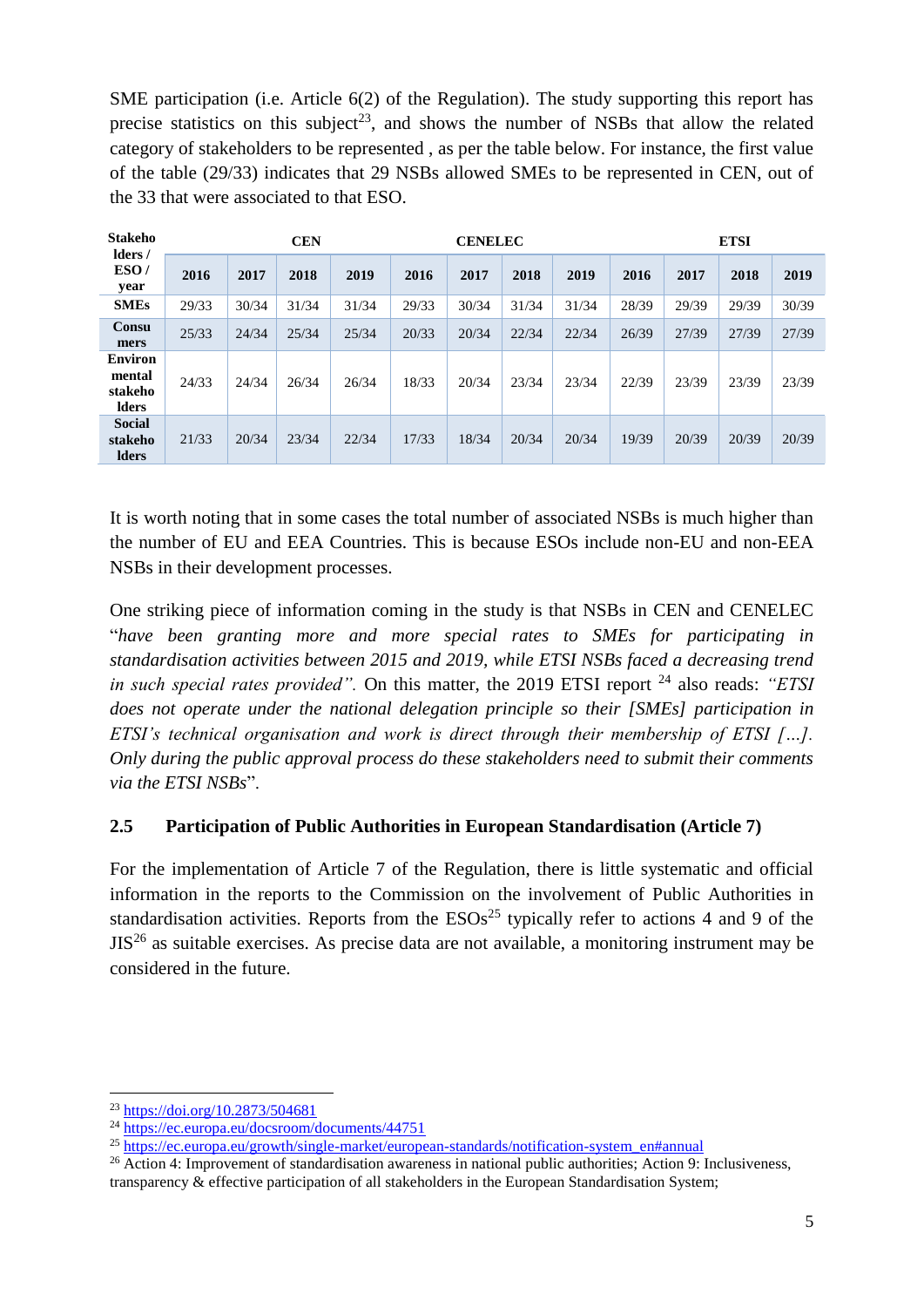### **2.6 Annual Union Work Programmes (Article 8)**

In accordance with Article 8, the Commission has adopted Annual Union Work Programmes (AUWP) for European standardisation<sup>27</sup>. With the AUWP, the Commission gives the ESOs an orientation to work on standards and standardisation deliverables and also how to strengthen the involvement of small and medium-sized enterprises and societal stakeholders in the process. This document has been progressively shaped to provide prioritisation with regard to EU policies as to provide a sense of orientation and expectation from the policymaker perspective, and also providing better guidance to the standardisation stakeholders in terms of delivery.

## **2.7 Standardisation requests (Article 10)**

In 2015-2019, the Commission issued 35 SRs, with an additional nine in 2020. Out of these 44 SRs, six were rejected (13.6%). The ESOs have often reported the following reasons for rejecting: disagreement on certain requested standards; disagreement on some requirements contained in the SR; disagreement that certain requested technical specifications are needed in support of a specific essential requirement; or disagreement with deadlines set for the delivery of requested standards.

The rejection of SRs can have significant impacts on the (i) implementation of a fair and effective Internal Market; (ii) competitiveness of industries; (iii) participation of societal stakeholders; and (iv) technological sovereignty of the Union. It may also lead to relying on non-EU standards, where it may not be clear to which extent an inclusive process has been followed.

On the execution of SRs, it has also happened that, despite the acceptance by CEN of a SR, only a part of it was implemented $^{28}$ .

### **2.7.1 Commission support to the execution of the standardisation requests (HAS)**

Before 2018, there was a service contract ("New Approach Consultants" – NACs) to help the ESOs verify the compliance of draft HENs with the Commission's request. Under that contract, the success rate of standardisation deliverables cited in the OJEU was limited and a substantial backlog in non-cited standards accumulated. In March 2017, the Commission internal database listed 596 unprocessed HENs submitted by the ESOs. In order to have an effective service for the implementation of the Regulation, the Commission called for a new service contract<sup>29</sup> ("HAS"). In implementing the new system, the Commission paid attention to resolve some identified problems of the past and to ensure the:

• voluntary nature of the service for the ESOs, also in line with the previous NAC scheme;

1

<sup>27</sup> [https://ec.europa.eu/growth/single-market/european-standards/notification-system\\_en#annual](https://ec.europa.eu/growth/single-market/european-standards/notification-system_en#annual)

<sup>&</sup>lt;sup>28</sup> in the case of the Marine Equipment Directive 2014/90/EU, despite the acceptance by CEN of the SR M/557, the responsible Technical Committee has not progressed with its implementation, as far as hoses were concerned.

 $^{29}$  https://ec.europa.eu/growth/content/technical-assistance-area-harmonised-standards en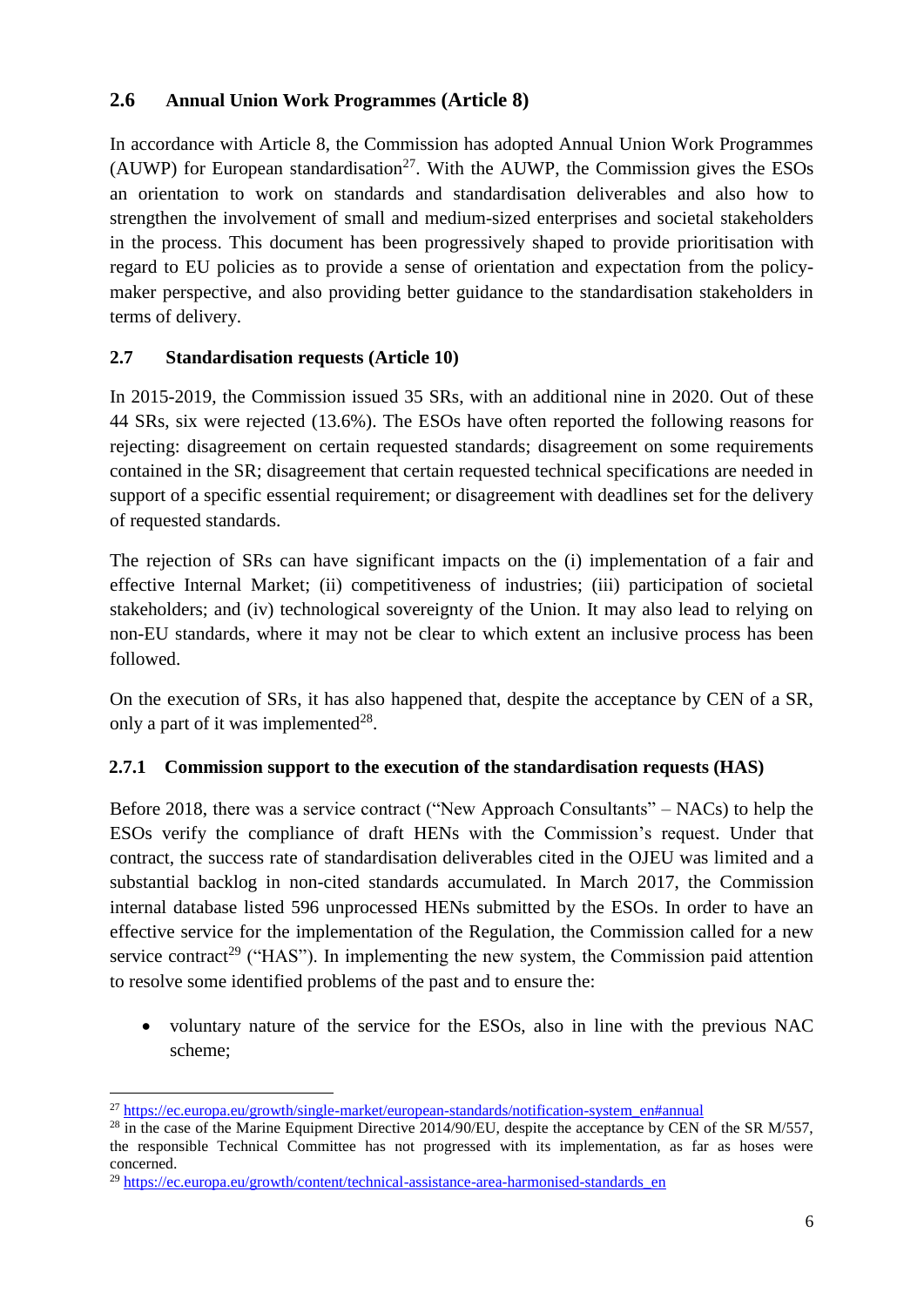- clear separation of roles consultants do not draft or negotiate the content of HENs, they focus on assessing whether HENs satisfy the requirements of EU law;
- availability of sectoral services to guide on new doubts, questions or issues that may occur in drafting HENs; and
- role of the Commission for the final decision to cite HENs in the OJEU.

The Commission structured the work of the HAS consultants in a manner that would not delay the production of HENs.

Since the operation of the HAS consultants system, as of December 2021, the backlog of nonassessed and processed HENs submitted by the ESOs for citation in the OJEU has been reduced to only two standards from 2018 and five from 2019, which are currently pending a Commission decision.

As of 9 December 2021, the Commissions' contractor managing the HAS consultants, has received 3312 requests for assessments of draft HENs from the ESOs, under 21 pieces of EU legislation, of which 2944 have been processed and 368 were non-eligible<sup>30</sup>. Across all sectors, only  $27,58\%$  of the HAS assessments came out as positive<sup>31</sup>, mainly due to inadequacy with EU law, showing that more work is to be invested in the development process of standards – e.g. within the technical committees – so that the work is more aligned with the policy and legal requirements.

## **2.7.2 Production and citation of HENs**

In 2016 and 2017, stakeholders had been raising the issue of delayed citations of certain HENs. As a result, the Commission has been monitoring the different stages of the process as of 2018 and the related results are herein reported also for the year 2020.

In 2018-2020, the Commission received **1247 HENs** in support of EU legislation. Of these, **238** were resubmissions of existing HENs under new Regulations. Therefore, the newly submitted standards were **1009,** including **76** corrigenda and **267** amendments.

| <b>Delivered HENs</b> | 2018 | 2019 | 2020 | <b>Total</b> |
|-----------------------|------|------|------|--------------|
| CEN                   | 231  | 216  | 129  | 576          |
| <b>CENELEC</b>        | 134  | 161  | 104  | 399          |
| <b>ETSI</b>           |      |      | 15   | 34           |
| <b>Total</b>          | 373  | 388  | 248  | 1009         |

In the following analysis, this report focuses on the new submissions, which were distributed per year and per ESO as follows:

By 9 December 2021, **576** HENs have been cited in the OJEU, **17** are in the process of being cited, **371** have not been accepted and **45** are pending decision.

**<sup>.</sup>**  $30$  e.g. because not relating to HENs or because of redundant requests

 $31$  Note: a single standard is assessed from 2 to 4 times, and each time is counted separately in this statistics. The shown number is therefore not indicative of the negative assessments that appear at a late stage.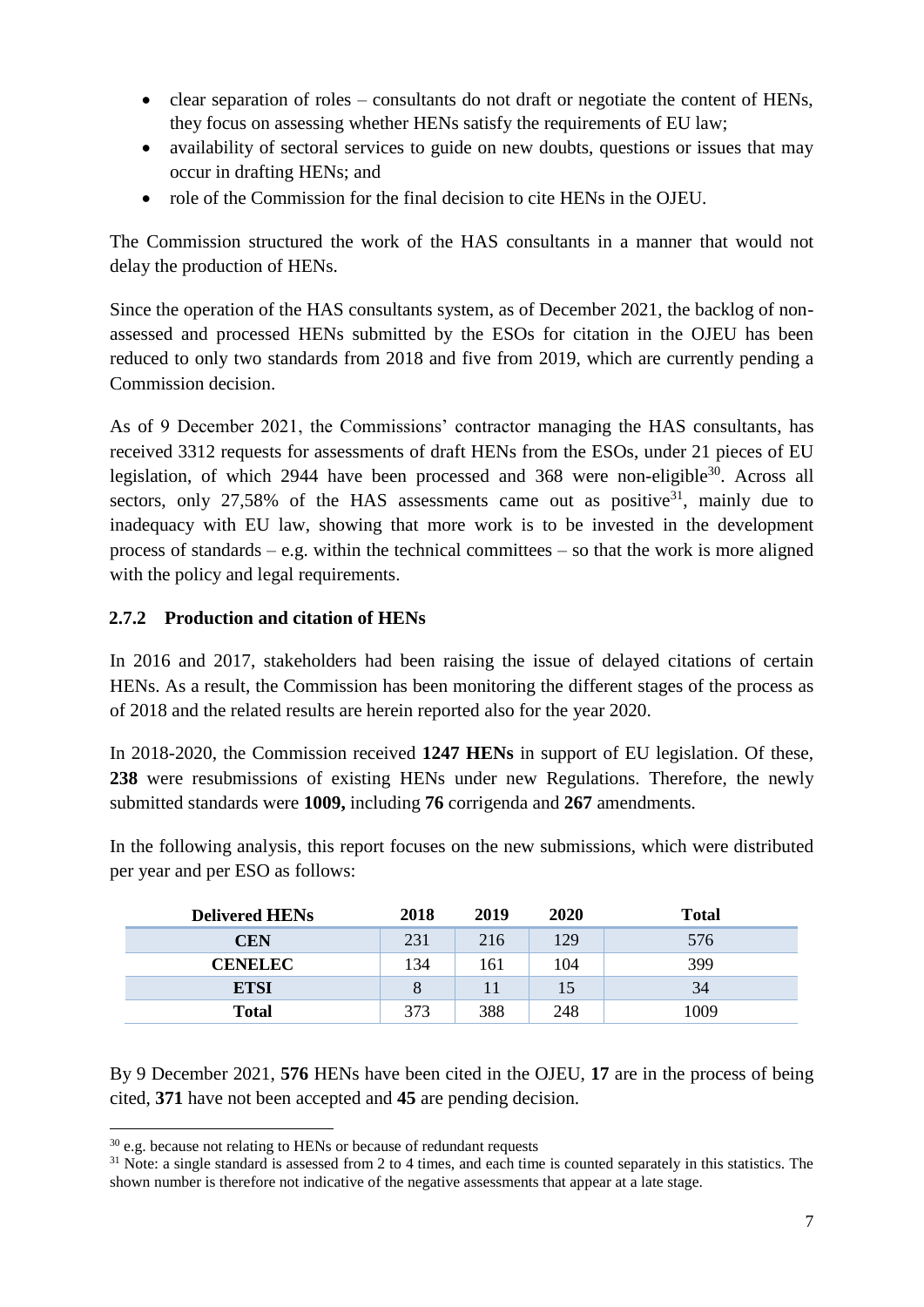Based on Commission internal databases, which interacts with the ESO's IT-tools, the median time between the adoption of a HEN by CEN, CENELEC or ETSI, and the formal delivery to the Commission for citation in the OJEU is 100 days. This means that the ESOs may take over three months to submit, to the Commission, a standard after it was made publicly available (i.e. available for purchase), before the Commission can start assessing and processing the HEN for citation in the  $OJEU<sup>32</sup>$ . The average time (in brackets in the table below) is much higher, due to some extreme cases  $33$ .

| Median (and average) time (days)<br>between ESO's adoption and delivery<br>to the Commission | 2018      | 2019       | 2020     | <b>Total</b> |
|----------------------------------------------------------------------------------------------|-----------|------------|----------|--------------|
| <b>CEN</b>                                                                                   | 75(115)   | 105(199)   | 70(91)   | 83 (141)     |
| <b>CENELEC</b>                                                                               | 218 (424) | 189 (1374) | 82 (481) | 186 (822)    |
| <b>ETSI</b>                                                                                  | 29(27)    | 49 (58)    | 20(29)   | 28(38)       |
| <b>Total</b>                                                                                 | 109 (224) | 117(683)   | 75(251)  | 100 (407)    |

With respect to the processing of HENs by the Commission itself, the median (average) time from delivery by the ESOs to the Commission to citation in the  $OJEU<sup>34</sup>$  has steadily decreased, as per table below. The longer processing time needed by the Commission in 2019 was due to the change of publication method (from the C-series of the OJEU to the L-series of the OJEU), which required a transitional adaptation period. Since then, the Commission has substantially reduced the duration of its own processes. In 2020 and 2021, the Commission performed better than in 2018 (when citation of HENs in the OJEU was still done under the procedures for the publication in the C-series of the OJEU).

|                                    | 2018      | 2019      | 2020     | 2021     |
|------------------------------------|-----------|-----------|----------|----------|
| Median (and average) time (days)   |           |           |          |          |
| between delivery to the Commission | 238 (298) | 292 (322) | 228(231) | 108(121) |
| and citation in the OJEU           |           |           |          |          |

#### **2.8 Formal Objections (Article 11)**

In 2015-2019, a total of 20 formal objections against specific HENs were presented in accordance to the provisions in Article 11 of the Regulation. Three more were presented in  $2020^{35}$ . The average duration of a formal objection (intended as the time between its presentation and resolution) is 1084 days, i.e. 3 years.

<sup>34</sup> This covers the whole time needed by the Commission to first evaluate the HENs received from the ESOs and then carry out the internal procedure leading to citation of the HENs in the OJ.

**<sup>.</sup>** <sup>32</sup> The Commission cannot start its own internal processing of HENs until they have been formally delivered by the ESOs to the Commission.

<sup>&</sup>lt;sup>33</sup> The big discrepancy for CENELEC is due to the bundled submission of certain old standards and related more recent amendments. As some of those old standards dated back to the 1990's, the average takes into account delays in the submission, and hence results are biased. In particular, most standards leading to these big delays can be ring-fenced to deliverables under Commission standardisation requests of the Ecodesign legislation.

<sup>35</sup> [https://ec.europa.eu/growth/single-market/european-standards/notification-system\\_en#objections](https://ec.europa.eu/growth/single-market/european-standards/notification-system_en#objections)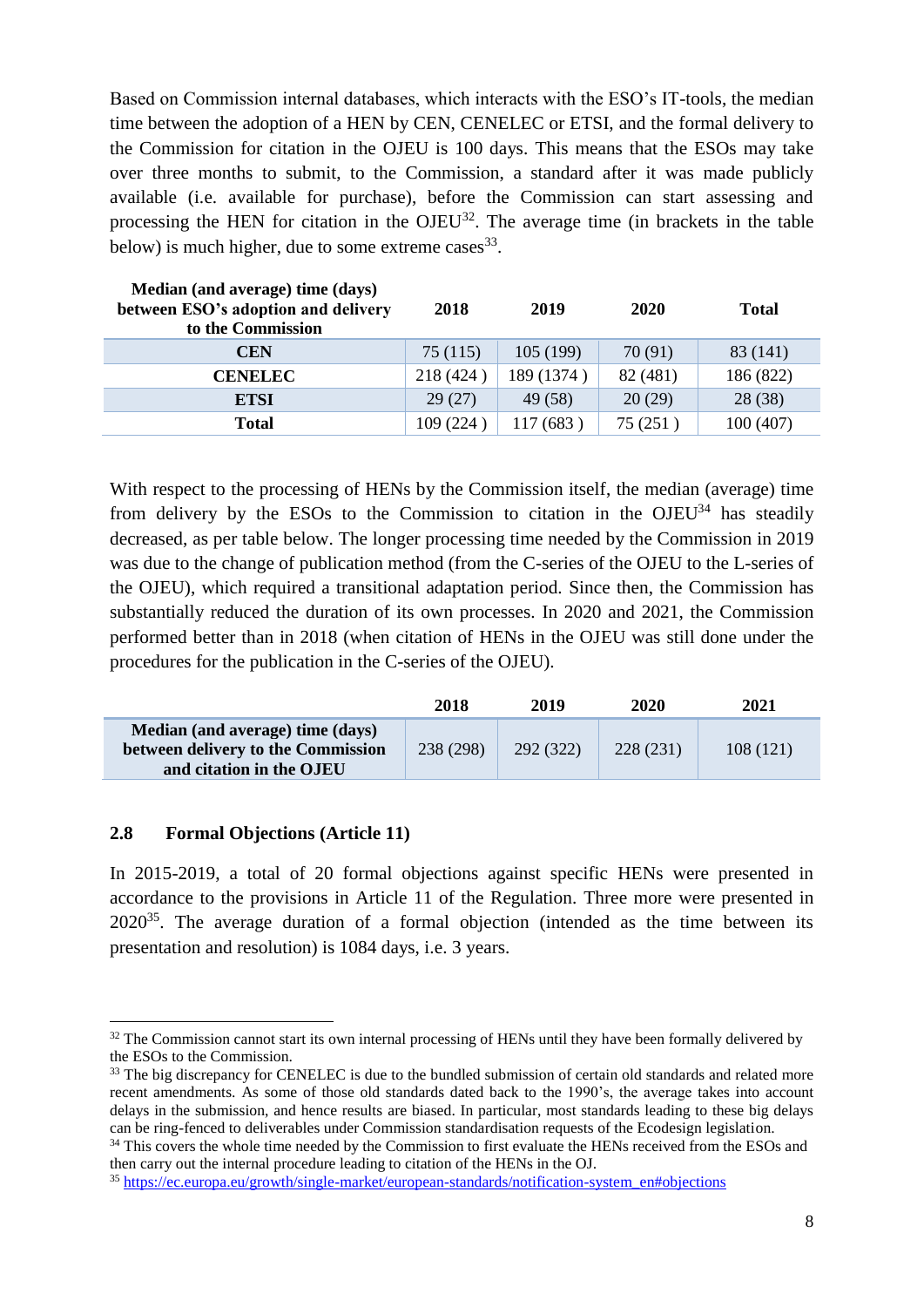#### **2.9 Notification of stakeholder organisations (Article 12)**

The Commission has established a dedicated webpage<sup>36</sup> for the notifications referred to in Article 12.

### **2.10 ICT specifications (Articles 13 and 14)**

Many of the most common ICT technical specifications have been produced lately by private forums and consortia. Article 13 of the Regulation allows the Commission to identify ICT technical specifications to be eligible for referencing in public procurement. This allows for more competition in the field and reduces the risk of lock-in to proprietary systems. A suitable list has been published on the Commission website $37$ .

In addition, having common ICT standards ensures interoperability. This has become increasingly important as many more devices are being connected to each other. With the Communication on ICT Standardisation Priorities<sup>38</sup> of 2016, the Commission has proposed to focus standard-setting resources and communities on five priority areas. The importance of ICT standards was stressed again in the Industrial Strategy of 2020<sup>39</sup>.

A European Multi-Stakeholder Platform on ICT Standardisation<sup>40</sup> has been set up to advice the Commission on matters relating to the implementation of ICT standardisation policy, including priority-setting, and the identification of specifications. More than 150 actions were identified and grouped into thematic areas.

## **3 Financing the ESS (Article 15, 16 and 17)**

The EU financing to the ESOs and the Annex III organisations for activities is defined under Articles 15, 16 and 17 of the Regulation.

In 2015-2019, the grants for standardisation activities from the EU totalled around EUR 105.3 million (EUR 85 million allocated to the ESOs and EUR 20 million to the Annex III organisations). EU and EFTA co-finance part of the organisations' costs and activities. The grants are provided in the form of operating and action grants. The operating grants contribute to the operating budget to carry out annual work programmes, which specify the planned activities for each year, in line with the Commission's standardisation objectives. The operating grants for the period 2015-2019 covered a broad range of everyday activities. The action grants financed specific activities in support of EU legislation and policies. In 2019, action grants made up 66% of EU financing to the ESOs and Annex III organisations. The Commission follows up on the execution of the funded activities via reporting from the ESOs.

**.** 

<sup>36</sup> [https://ec.europa.eu/growth/single-market/european-standards/notification-system\\_en](https://ec.europa.eu/growth/single-market/european-standards/notification-system_en)

<sup>37</sup> [https://ec.europa.eu/growth/single-market/european-standards/ict-standardisation/ict-technical](https://ec.europa.eu/growth/single-market/european-standards/ict-standardisation/ict-technical-specifications_en)[specifications\\_en](https://ec.europa.eu/growth/single-market/european-standards/ict-standardisation/ict-technical-specifications_en)

<sup>38</sup> <https://eur-lex.europa.eu/legal-content/EN/TXT/?uri=CELEX:52016DC0176>

 $39 \overline{\text{https://ec.europa.eu/growth/indextry/policy}}$ en - industrial-strategy-2020

<sup>40</sup> [https://ec.europa.eu/transparency/expert-groups-register/screen/expert-](https://ec.europa.eu/transparency/expert-groups-register/screen/expert-groups/consult?do=groupDetail.groupDetail&groupID=2758)

[groups/consult?do=groupDetail.groupDetail&groupID=2758](https://ec.europa.eu/transparency/expert-groups-register/screen/expert-groups/consult?do=groupDetail.groupDetail&groupID=2758)